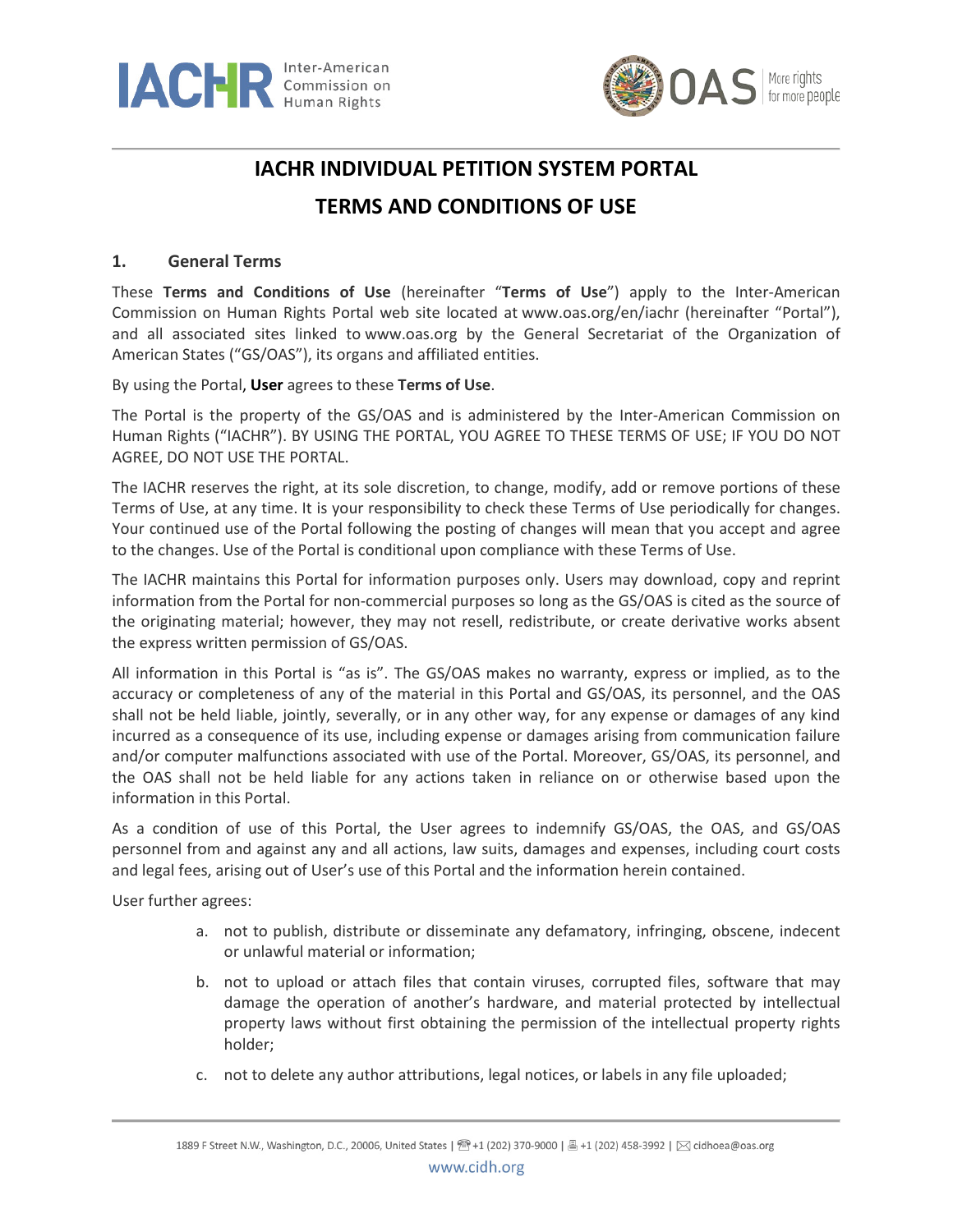- d. not to falsify the origin or source of software in uploaded material; and
- e. to send all documents in digital format, through the Portal.

GS/OAS at its sole discretion, may, without notice and for any reason whatsoever:

- a. remove any and all content of the Portal, regardless of its origin, and
- b. deny any User access to this Portal.

Nothing in these Terms of Use constitutes a waiver of the privileges and immunities of the OAS, GS/OAS, or its personnel under the laws of the United States of America or international law.

#### **2. Disclaimers**

This Portal is intended as a tool for transmitting documents and as such does not necessarily contain all the actions before the IACHR. The IACHR reminds Users that it is their responsibility to keep their own files and records. This is a tool of the IACHR and it not part of the legal process itself; therefore, the IACHR reserves the right to make any changes in content, structure, and rules for management of and access to the Portal, without prior notification.

You will be able to access a list of all petitions, cases and precautionary measures linked to your account. You can access each by clicking on the icon "View petition/case" or "View precautionary measure" in each line. There you will find information on the status of the petition, case or precautionary measure based on the steps available in the Portal. By accessing the petition or case you can also submit additional information to the IACHR, access documents that have been submitted and see correspondence that has been sent by the IACHR, as of the date of the Portal's commencement.

In this initial phase of the Portal, Users who are registered as petitioners will see information about petitions and cases which are in the following procedural stages only: Under Study, Admissibility, Merits, Follow Up on Recommendations, Follow Up on Friendly Settlement, Petition Not Opened for Processing; in addition to precautionary measures which are in the following procedural stages only: Under Study, Request for Information, Precautionary Measure In Force, Not Granted, Lifted.

Likewise, in this initial phase of the Portal, Users who are State representatives will see information about petitions and cases which are in the following procedural stages only: Admissibility, Merits, Follow Up on Recommendations, Follow Up on Friendly Settlement; in addition to precautionary measures which are in the following procedural stages only: Request for Information, Precautionary Measure In Force, Lifted.

The procedural steps that appear in the Portal do not constitute all the proceedings before the IACHR. In this regard, the IACHR is currently reviewing the remaining proceedings, with the aim of making them visible in the next stages of implementation of the Portal.

This Portal will only display the documents sent by the IACHR as of the date of the Portal's commencement. In order to facilitate and expedite processes, **the IACHR requests that Users send all documents in digital format, through the Portal, so that they may be displayed through this tool.** The documents received by other means, such as email, fax or mail, will not be visible in the Portal for the moment. For documents that have been successfully uploaded in the Portal by the User, it is not necessary to send a copy of those documents by other means. Please submit additional documentation related to your existing petition, case or precautionary measure **only** if it has been expressly requested by the IACHR.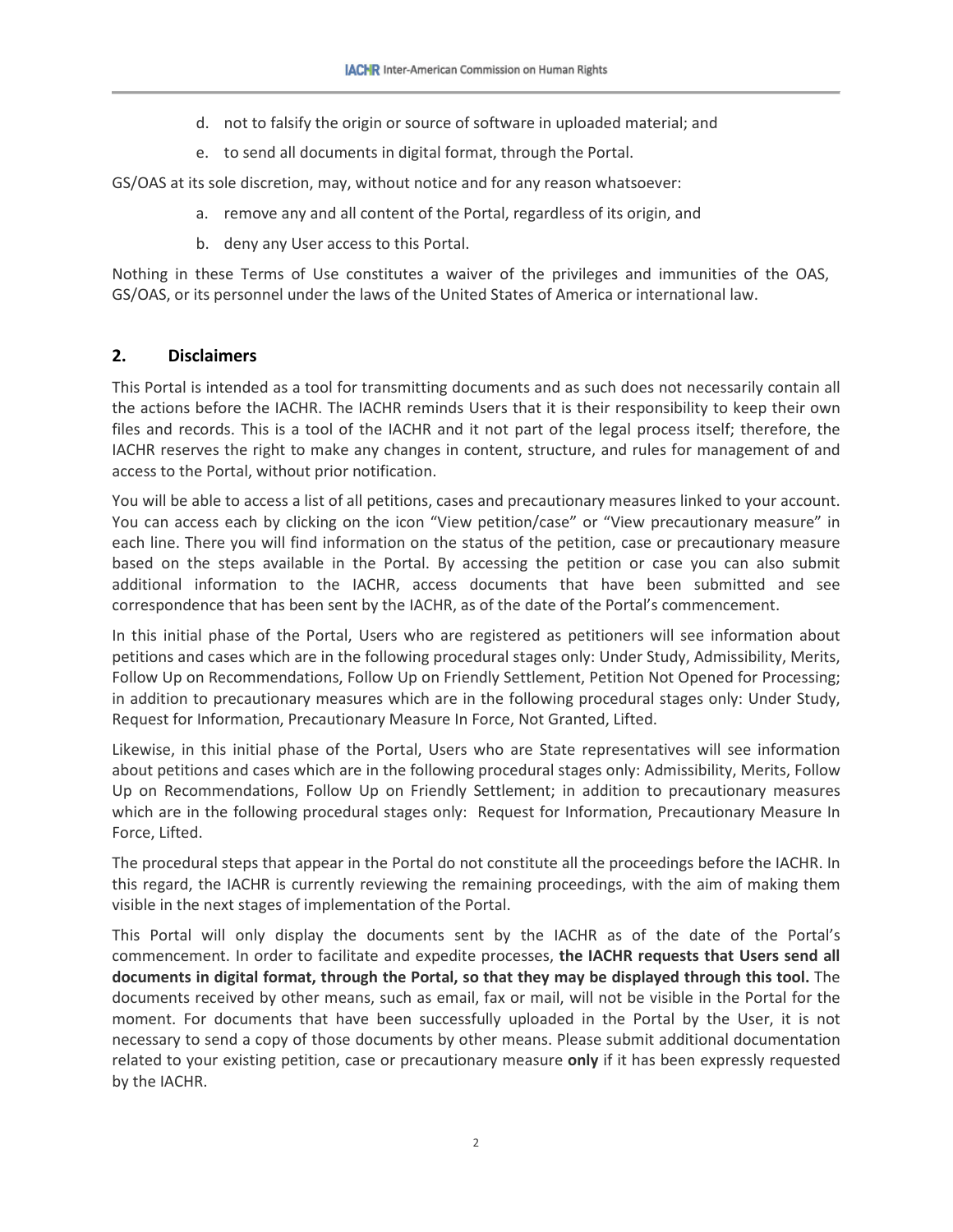If you identify a discrepancy in the proceedings or documents published in the Portal, please report it to the IACHR via the corresponding discrepancy form accessible in each petition, case and precautionary measure. Please be aware that this form is only for communicating a data discrepancy and that the information you provide therein will NOT be filed in your case.

**Once a User is registered in the Portal, from that moment on, the User will receive communications from the IACHR regarding their petitions, cases and precautionary measures via the Portal, with the exception of communications relating to procedural steps that do not have visibility in the Portal in this initial phase.**

The IACHR reserves the right to do any of the following, at any time, without notice: (1) to modify, suspend or terminate operation of or access to the Portal, or any portion of the Portal, for any reason; (2) to modify or change the Portal, or any portion of the Portal, and any applicable terms; and (3) to interrupt the operation of the Portal, or any portion of the Portal, as necessary to perform routine or non-routine maintenance, error correction, or other changes.

#### **3. Content**

All text, graphics, user interfaces, visual interfaces, photographs, trademarks, logos, sounds, music, artwork and computer code (collectively, "content"), including but not limited to the design, structure, selection, coordination, expression, "look and feel" and arrangement of such content, contained in the Portal is owned, controlled or licensed by or to the GS/OAS, and is protected by trade dress, copyright, patent and trademark laws, and various other intellectual property rights and unfair competition laws.

Except as expressly provided in these Terms of Use, no part of the Portal and no content may be copied, reproduced, republished, uploaded, posted, publicly displayed, encoded, translated, transmitted or distributed in any way (including "mirroring") to any other computer, server, Web site or other medium for publication or distribution or for any commercial enterprise, without the GS/OAS' express prior written consent.

#### **4. Portal Rules of Access and Use**

You may not use any "deep-link", "page-scrape", "robot", "spider" or other automatic device, program, algorithm or methodology, or any similar or equivalent manual process, to access, acquire, copy or monitor any portion of the Portal or any content, or in any way reproduce or circumvent the navigational structure or presentation of the Portal or any content, to obtain or attempt to obtain any materials, documents or information through any means not purposely made available through the Portal. The IACHR reserves the right to bar any such activity.

You may not attempt to gain unauthorized access to any portion or feature of the Portal, or any other systems or networks connected to the Portal or to any GS/OAS server, or to any of the services offered on or through the Portal, by hacking, password "mining" or any other illegitimate means.

You may not probe, scan, or test the vulnerability of the Portal or any network connected to the Portal, nor breach the security or authentication measures on the Portal or any network connected to the Portal. You may not reverse look-up, trace, or seek to trace any information on any other User of or visitor to the Portal, including any IACHR Portal account not owned by you, to its source, or exploit the Portal or any service or information made available or offered by or through the Portal, in any way where the purpose is to reveal any information, including but not limited to personal identification or information, other than your own information, as provided for by the Portal.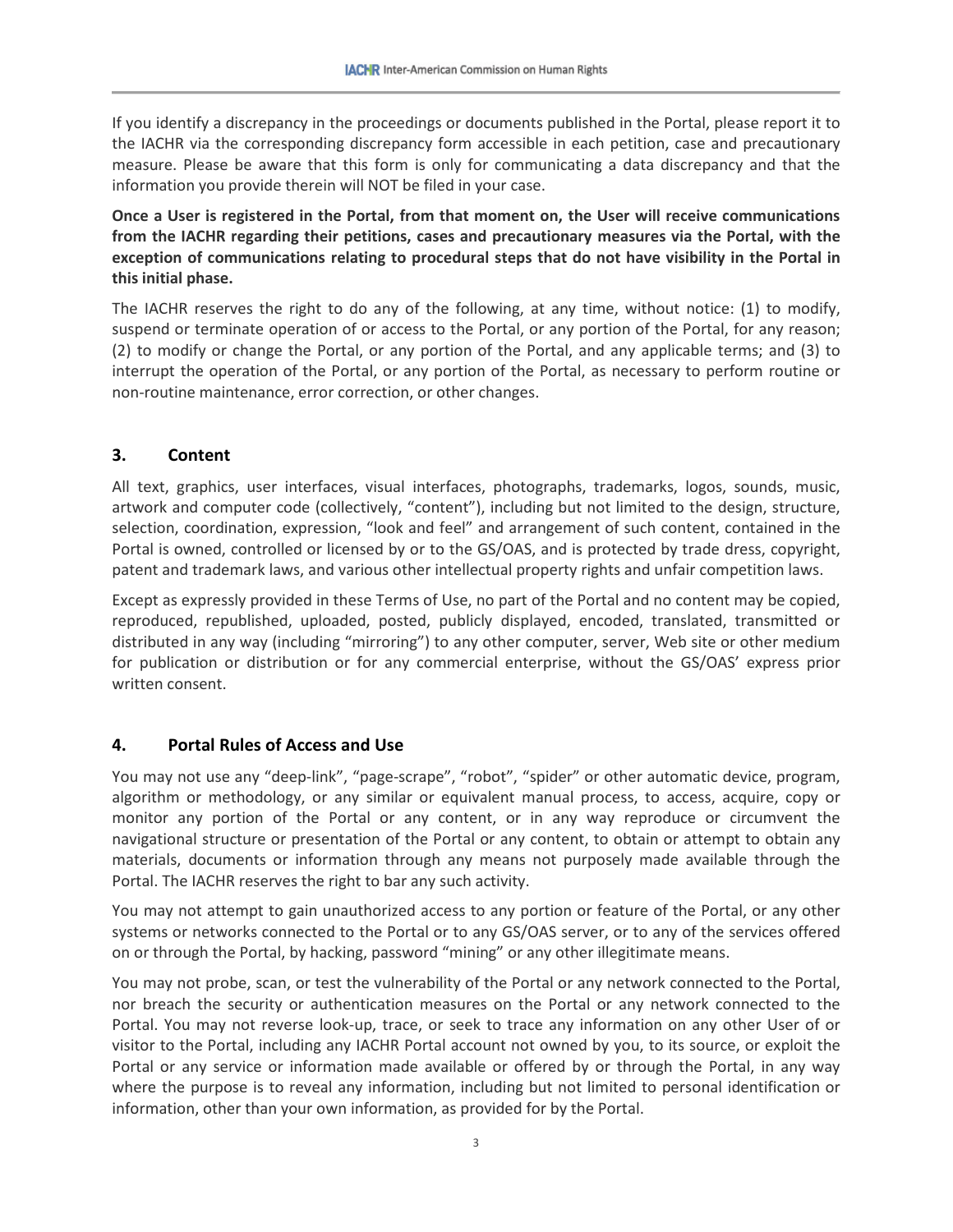You agree that you will not take any action that imposes an unreasonable or disproportionately large load on the infrastructure of the Portal or the IACHR's systems or networks, or any systems or networks connected to the Portal or to the GS/OAS.

You agree not to use any device, software or routine to interfere or attempt to interfere with the proper working of the Portal or any transaction being conducted on the Portal, or with any other person's use of the Portal.

You may not forge headers or otherwise manipulate identifiers in order to disguise the origin of any message or transmittal you send to the IACHR on or through the Portal or any service offered on or through the Portal. You may not pretend that you are, or that you represent, someone else, or impersonate any other individual or entity.

You may not use the Portal or any content for any purpose that is unlawful or prohibited by these Terms of Use, or to solicit the performance of any illegal activity or other activity which infringes the rights of the GS/OAS or others.

## **4.1 Accounts, Passwords and Security**

To access the Portal it is required to open an account. You are entirely responsible for maintaining the confidentiality of the information you hold for your account, including your password, and for any and all activity that occurs under your account as a result of your failing to keep this information secure and confidential. You agree to notify the IACHR administrator immediately of any unauthorized use of your account or password, or any other breach of security. You may be held liable for losses incurred by the IACHR or any other User of or visitor to the Portal due to someone else using your IACHR Portal account as a result of your failing to keep your account information secure and confidential.

Each Portal account is intended for one sole User; i.e. a user account should not be managed by a group of persons. All Users of the Portal shall have rights to submit and review information in the system related to their respective petitions, cases and precautionary measures.

You can help ensure that your contact information and preferences are accurate, complete, and up-todate by logging in to your account at [https://www.oas.org/en/cidh.](https://www.oas.org/en/cidh) For other personal information we hold, we will provide you with access for any purpose, including to request that we correct the data if it is inaccurate or delete the data if the IACHR is not required to retain it.

You may not use anyone else's IACHR Portal account or password at any time without the express permission and consent of the holder of the IACHR Portal account. The IACHR cannot and will not be liable for any loss or damage arising from your failure to comply with these obligations.

Users will have a limited number of log-in attempts before their Portal account is temporarily locked. When the limit of number of attempts is exceeded, the authentication module will lock the User's account (disallows authentication attempts) for a limited period of time.

After 3 failed log-in attempts the account will automatically lock for 25 minutes. Thereafter, the account holder can attempt to log-in once every 25 minutes until the account holder is able to log in successfully. Login "failed attempts" will be reset every time the account holder is able to log in successfully. Moreover, an account holder can request a new password via the link "Forgot Your Password" at any time of the process.

Passwords in the Portal expire 6 months after a new password is defined. For security reasons, an account will automatically be set as inactive after its password expiration date has been reached.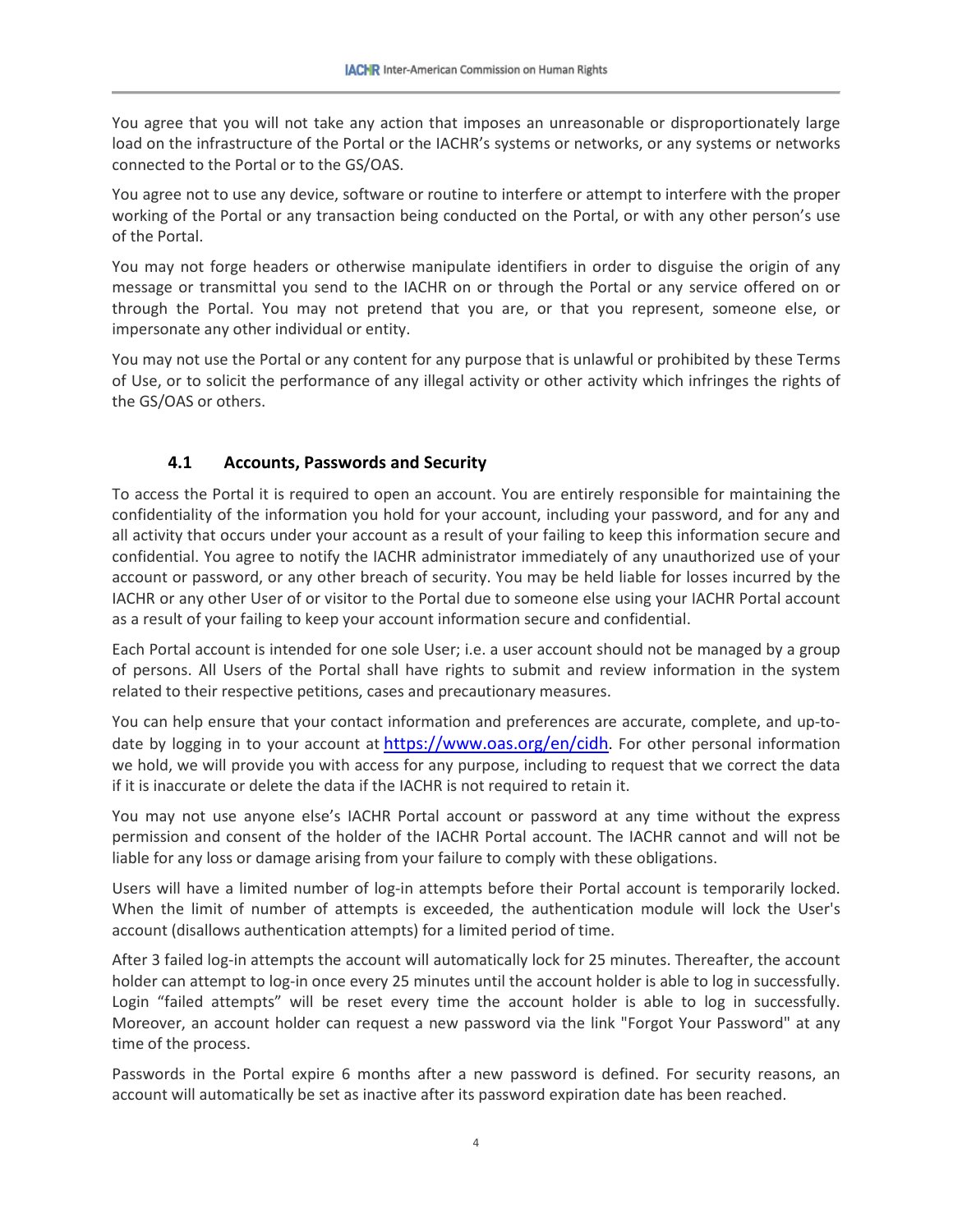An account may become "inactive" or "locked" if:

- Petitioner accounts: After 6 months without logging into the IACHR Portal, the account will be automatically set to inactive. An account can be reactivated by requesting a new password under the "Forgot Password" link.
- State accounts: After 3 months without logging into the IACHR Portal, the account will be automatically set to inactive. An account can be reactivated by requesting a new password under the "Forgot Password".
- All accounts: Any account will be automatically permanently locked if the account holder does not log in to the system for 5 years. Only an administrator of the system will be able to unlock these accounts.

The State may request to deactivate any of its Portal access accounts. Once the account is deactivated ("suspended"), its access to the Portal will be blocked and it will immediately be excluded from the email notifications. Only a system administrator can remove the "suspended" status, only after receiving an official note from the State requesting access to the Portal for the account holder.

When a State wishes to deactivate or activate a Portal account, this request should be sent in an official note by email to **CIDHPortal@oas.org**.

When a petitioner wishes to deactivate his/her Portal account, this request should be sent by email to [CIDHPortal@oas.org.](mailto:CIDHPortal@oas.org)

A quality check will be made on any password defined in the Portal. If the password does not comply with the quality standard imposed, the Portal will reject the password.

The standards imposed by the Portal for passwords are:

- a. Password length: minimum of 8 characters
- b. Numeric characters: minimum of 2 numbers
- c. Special characters: minimum of 1 special character
- d. Capital characters: minimum of 1 capital character

Account holders will not be able to reuse previous passwords.

The User Portal session will expire after 20 minutes of inactivity. If there is no activity for 20 minutes, a message will appear informing the User that the session has expired and it will automatically close. If a session closes due to inactivity, the User must log in again with user name and password. Users are strongly urged to save the information in their petition or request for precautionary measures form periodically while completing it, as any information that was not saved will be lost.

#### **5. Privacy**

By using the Portal, you acknowledge and agree that Internet transmissions are never completely private or secure. You understand that any message or information you send to the Portal may be read or intercepted by others, even if there is a special notice that a particular transmission (for example, credit card information) is encrypted.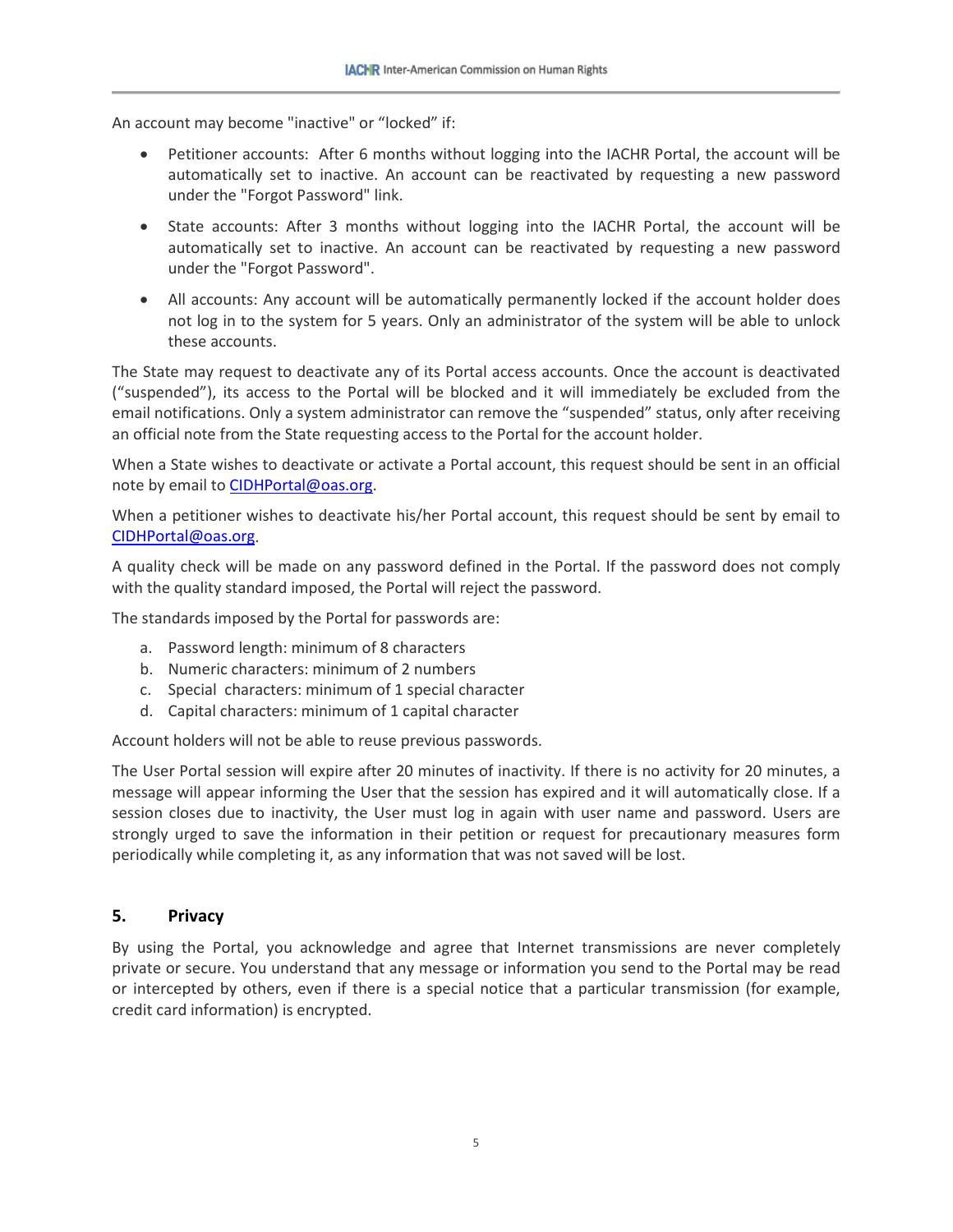## **6. Confidentiality**

Where a User connects to the Portal, certain of his/her particulars, such as Internet digital address (IP), navigation round the Portal, software used, time spent and other like data are stored on the GS/OAS servers. These items do not specifically identify the User. The information is only put to internal use, for the purposes of analyzing the traffic on the Portal.

The GS/OAS accepts no responsibility as regards the security of the information in question.

## **7. Liability**

In no event will the GS/OAS be liable to you for any indirect, consequential, exemplary, incidental or punitive damages, including lost profits, even if the GS/OAS has been advised of the possibility of such damages.

While every effort has been taken to ensure that all details are correct, the IACHR cannot accept any responsibility for the accuracy of information contained in this Portal, nor for the consequences of any actions taken or not taken as a result of this information.

## **8. Violation of These Terms of Use**

The IACHR may disclose any information we have about you (including your identity) if we determine that such disclosure is necessary in connection with any investigation or complaint regarding your use of the Portal, or to identify, contact or bring legal action against someone who may be causing injury to or interference with (either intentionally or unintentionally) the GS/OAS' rights or property, or the rights or property of visitors to or Users of the Portal.

You agree that the IACHR may, in its sole discretion and without prior notice, terminate your access to the Portal and/or block your future access to the Portal if we determine that you have violated these Terms of Use or other agreements or guidelines which may be associated with your use of the Portal.

You agree that the IACHR may, in its sole discretion and without prior notice, terminate your access to the Portal, for cause, which includes (but is not limited to) (1) a request by you (self-initiated account deletions), (2) discontinuance or material modification of the Portal or any service offered on or through the Portal, or (3) unexpected technical issues or problems.

## **9. Cookies and Other Technologies**

The IACHR's websites, interactive applications and email messages may use "cookies" and other technologies. We treat information collected by cookies and other technologies as non-personal information. However, Internet Protocol (IP) addresses or similar identifiers may be considered personal information. To the extent that non-personal information is combined with personal information, we treat the combined information as personal information for the purposes of these Terms of Use.

The IACHR uses cookies and other technologies to remember personal information when you use our Portal and applications. Our goal in these cases is to make your experience with the IACHR more convenient and personal.

If you do not want to use cookies, most browsers allow you to disable them. To do this, look at the "help" menu on your browser.